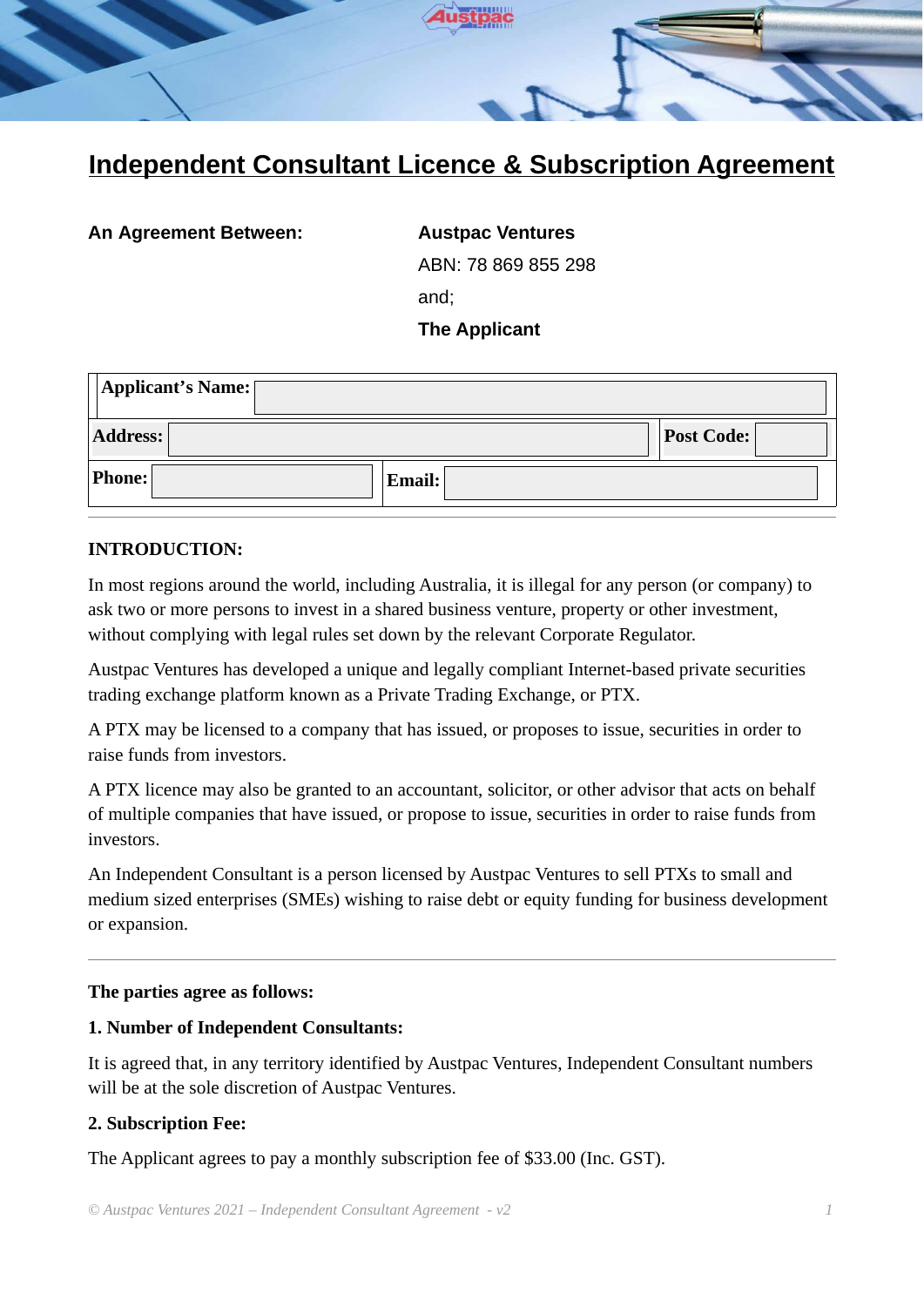

### **3. The Term:**

The term of this Agreement is for a period of three (3) years and is subject to renewal at the discretion of Austpac Ventures.

Using Austpac Ventures services is subject to the Applicant's continuing compliance with the terms and conditions as set out in this Agreement.

# **4. Special Conditions:**

The Applicant further agrees as follows:

1. Austpac Ventures reserve the right to cancel this Agreement, without compensation to the Independent Consultant, in the event the Independent Consultant breaches the share hawking provisions of the Law and/or the requirements of the Commonwealth Corporations Act 2001 or the corporate regulatory requirements of the Law in any other jurisdiction in which the Independent Consultant may operate, in relation to an offer to issue or sell securities;

2. To indemnify Austpac Ventures and its officers, employees and agents ("those indemnified") against any direct or consequential liabilities, losses, damages, expenses and costs (including any legal expenses) incurred or suffered by any of those indemnified as a result of any claim or proceedings brought by a third party against those indemnified in connection with the publication of any material that may contain false or misleading statements.

# **5. Separate Legal Entity:**

The Applicant acknowledges that they and Austpac Ventures are independent parties and that no partnership, joint venture, employer-employee or franchisor-franchisee relationship is intended by entering into this Agreement. The Applicant will at all times represent that it is legally independent from Austpac Ventures.

#### **6. Regulatory Risk:**

The Applicant acknowledges that the regulatory/risk of operating a PTX platform is with the company issuing or proposing to issue securities, and not Austpac Ventures or the Independent Consultant.

# **7. Liability:**

Under no circumstances will Austpac Venture's liability extend to commitments or promises made by the Independent Consultant or for breach of the Agreement. The Applicant acknowledges that Austpac Ventures shall not be liable for any loss or damage arising from Austpac Venture's business model, processes and procedures.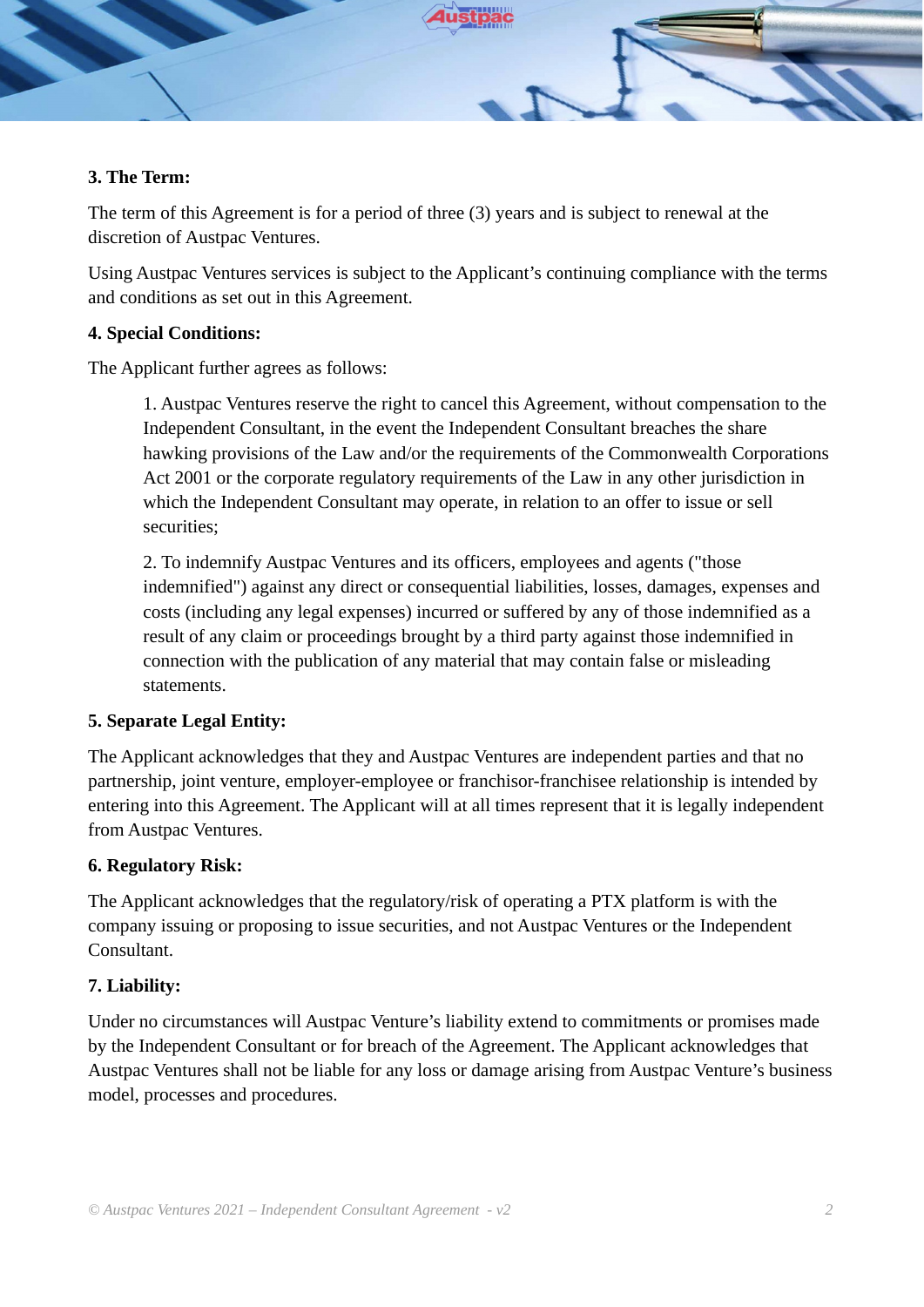

#### **8. Termination of Agreement:**

1. Austpac Ventures retains the right to terminate this Agreement at any time where Austpac Ventures considers that conditions incorporated under this Agreement are breached or where the Applicant has been convicted of a criminal offence or has found to have committed an act of insolvency.

2. Austpac Ventures shall have the right to terminate this Agreement by written notice upon the Independent Consultant's breach of or non-compliance with any of its terms.

3. The Independent Consultant shall be held legally liable for any intellectual property, copyright or trademark infringement as a result of the Independent Consultant's breach of this Agreement.

4. In the event of a breach of this agreement by the Independent Consultant, Austpac Ventures rights to pursue the Independent Consultant at law shall not be extinguished.

5. An Independent Consultant may terminate this Agreement by giving Austpac Ventures thirty days (30) days' notice in writing.

#### **9. Legal Compliance:**

The Applicant agrees to comply with all Federal, State, Territory and Local Government laws.

#### **10. Commercial Considerations:**

In relation to Austpac Ventures intellectual property, an Independent Consultant must ensure that:

1. Neither the Independent Consultant nor any of the Independent Consultant's clients makes, arranges or authorises the insertion of any reference to Austpac Ventures in any document (including opinion, press releases, promotional or marketing material) without the prior written consent of Austpac Ventures;

2. The Independent Consultant must not operate any business similar to Austpac Ventures and/or its PTX product during its period as an Independent Consultant; and

3. The Independent Consultant must not undertake any business similar to Austpac Ventures for a period of twenty-four (24) months after it has ceased being an Independent Consultant.

4. At all times an Independent Consultant is completely independent of Austpac Ventures save for the obligations and responsibilities contained in this Agreement.

# **11 Copyright.**

1. By using the Austpac Ventures/PTX method of publishing and promoting the issue or sale of securities, the Applicant agrees to abide by the copyright law and all other applicable laws of Australia including, but not limited to the terms of this Agreement.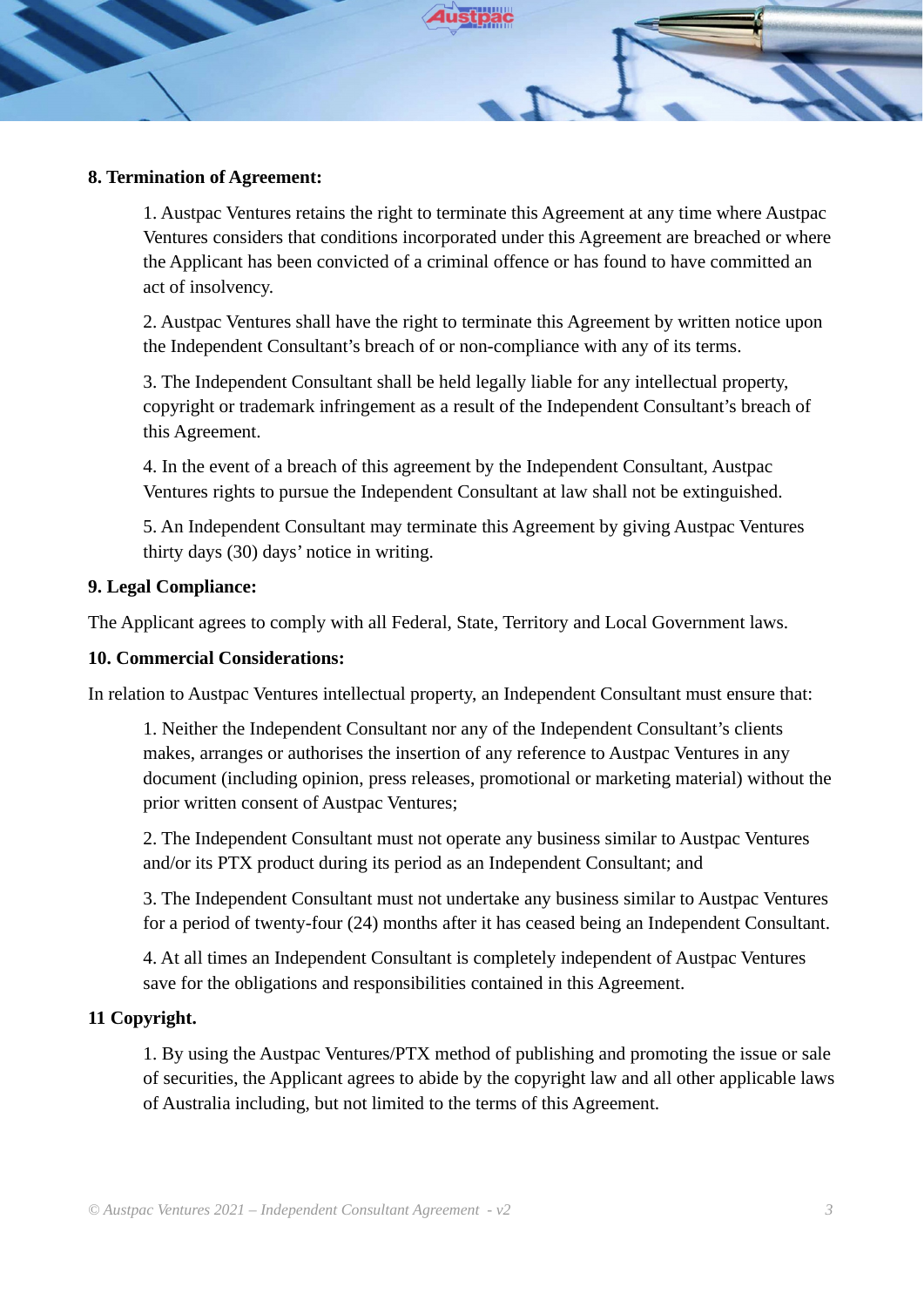2. The Independent Consultant acknowledges that the Web layout of a Private Trading Exchange (PTX) is Copyright and the Licensor agrees to license the right to use the Copyright to clients of the Independent Consultant in accordance with the terms and conditions set forth herein and the Independent Consultant agrees to accept the terms and conditions set forth herein.

3. Austpac Ventures shall have the right to terminate this Agreement immediately by written notice upon an Independent Consultant's breach of, or non-compliance with, any of the Agreement's terms.

The Independent Consultant may be held legally responsible for any copyright infringement that is caused or encouraged by the Independent Consultant's failure to abide by the terms of this Agreement.

4. The Independent Consultant agrees that any other documents supplied by Austpac Ventures under this Agreement, including amendments, revisions and supplements shall remain the property of Austpac Ventures and are provided by Austpac Ventures to the Independent Consultant exclusively for the Independent Consultant's use only.

# **12. Types of PTX Licences & Independent Consultant Commission:**

| Company<br><b>PTX</b><br>Licence                                                                                                                                                                                                                             | A Single Company Licence: For Company Directors wanting to<br>have their own Company's PTX. This Licence is for a Company<br>wanting to self-raise their own funds through an issue of debt or<br>equity securities.        |                                                                                  | Licence Fee<br>\$5,500.00.<br>Independent<br>Consultant<br><b>Commission 25%</b> |  |  |
|--------------------------------------------------------------------------------------------------------------------------------------------------------------------------------------------------------------------------------------------------------------|-----------------------------------------------------------------------------------------------------------------------------------------------------------------------------------------------------------------------------|----------------------------------------------------------------------------------|----------------------------------------------------------------------------------|--|--|
| Advisor<br><b>PTX</b><br>Licence                                                                                                                                                                                                                             | <b>Professional Consultant Licence:</b> For accountants, solicitors &<br>other professional advisors. This licence allows the Licensee to<br>list up to 24 of their Client companies per annum on their own<br>advisor PTX. | Licence Fee<br>\$9,950.00.<br>Independent<br>Consultant<br><b>Commission 25%</b> |                                                                                  |  |  |
| <b>Timeframe for getting a PTX operational:</b> Allow three (3) to four (4) weeks from signing a PTX<br>Licence agreement, to having a fully functional and operational PTX as per our standard PTX<br>model. See examples of our standard PTX models below. |                                                                                                                                                                                                                             |                                                                                  |                                                                                  |  |  |
| <b>Standard Debt Securities PTX</b><br><b>Standard Equity Securities PTX</b>                                                                                                                                                                                 |                                                                                                                                                                                                                             |                                                                                  |                                                                                  |  |  |
| In order to ensure payment of your commission, you will need to provide us with an Independent<br>Consultant I.D.                                                                                                                                            |                                                                                                                                                                                                                             |                                                                                  |                                                                                  |  |  |
| Create your unique Independent Consultant I.D. This should be no more than ten (10) characters.                                                                                                                                                              |                                                                                                                                                                                                                             |                                                                                  |                                                                                  |  |  |